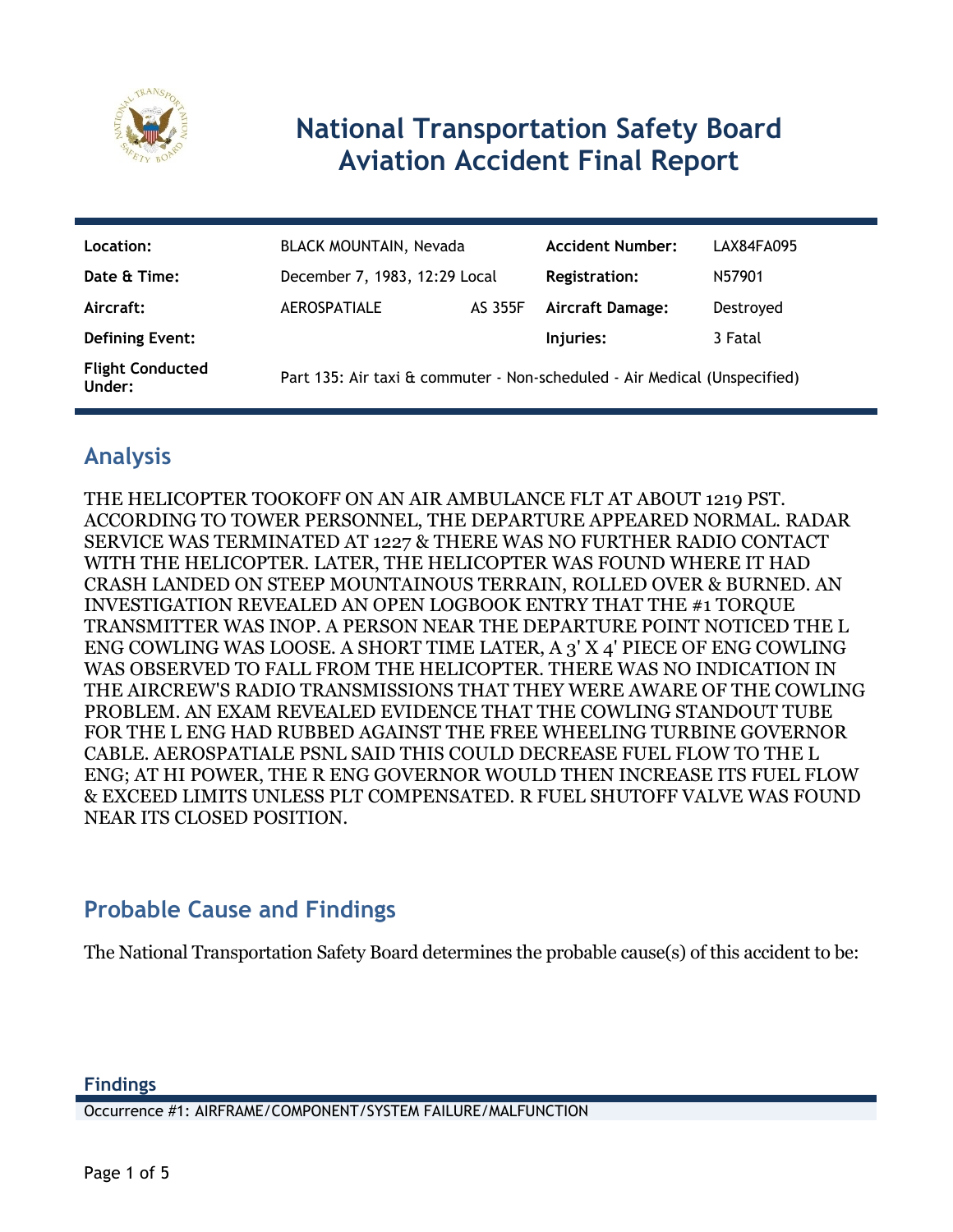Phase of Operation: TAKEOFF - INITIAL CLIMB Findings 1. (F) ENGINE INSTRUMENTS,TORQUEMETER - INOPERATIVE 2. (F) MAINTENANCE,REPLACEMENT - NOT PERFORMED 3. (F) COOLING SYSTEM,COWLING - UNDETERMINED 4. (F) COOLING SYSTEM,COWLING - SEPARATION 5. (F) TURBOSHAFT ENGINE,FREE TURBINE GOVERNOR - FALSE INDICATION ---------- Occurrence #2: FORCED LANDING Phase of Operation: LANDING Findings 6. (C) EMERGENCY PROCEDURE - IMPROPER - PILOT IN COMMAND 7. (C) WRONG ENGINE SHUTDOWN - PERFORMED - PILOT IN COMMAND 8. AUTOROTATION - PERFORMED - PILOT IN COMMAND ---------- Occurrence #3: ROLL OVER Phase of Operation: LANDING - FLARE/TOUCHDOWN

Findings

9. (F) TERRAIN CONDITION - MOUNTAINOUS/HILLY 10. (F) TERRAIN CONDITION - ROUGH/UNEVEN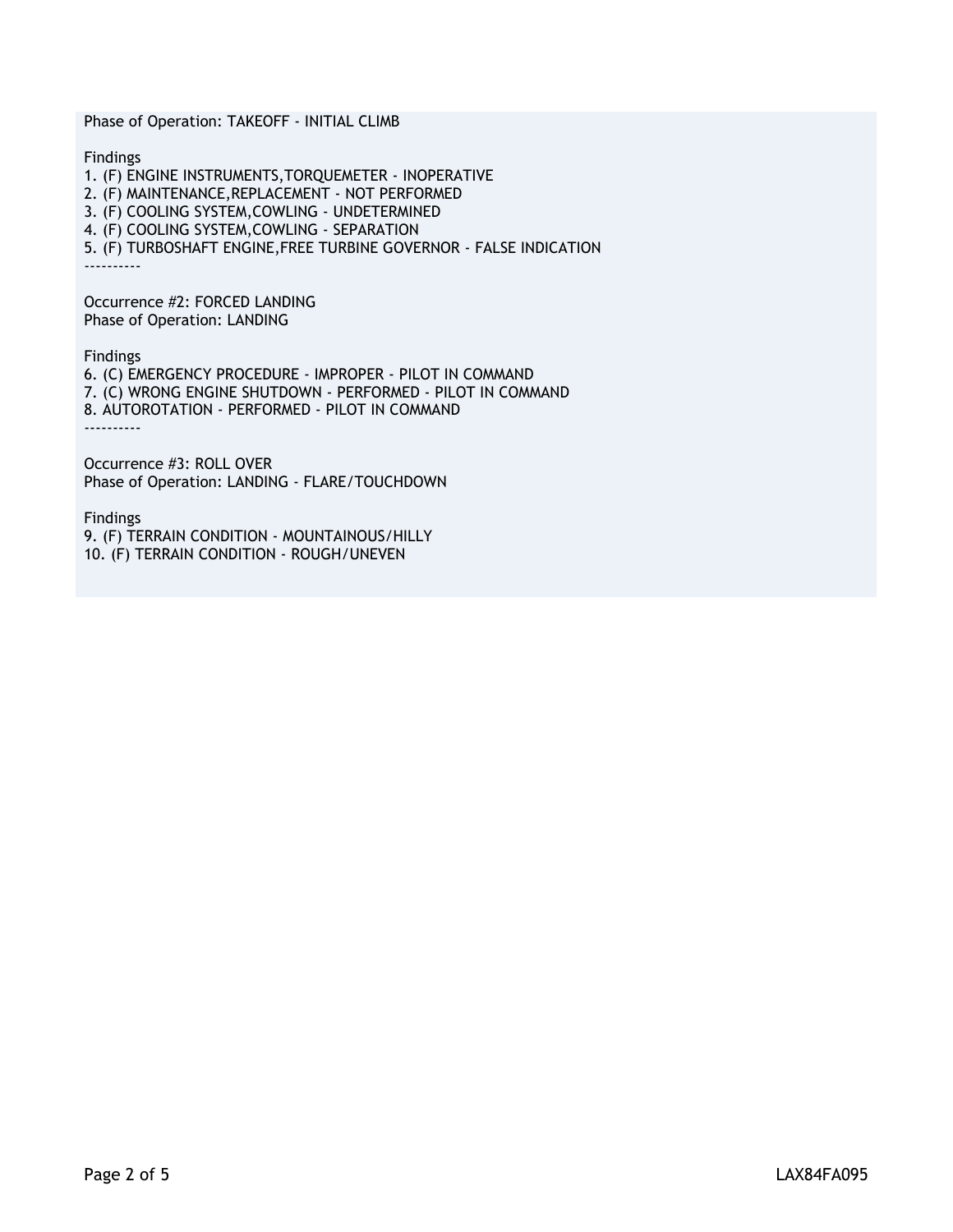# **Factual Information**

#### **Pilot Information**

| Certificate:                     | Airline transport; Flight instructor                                                                                                                                                                   | Age:                              | 39, Male      |
|----------------------------------|--------------------------------------------------------------------------------------------------------------------------------------------------------------------------------------------------------|-----------------------------------|---------------|
| Airplane Rating(s):              | None                                                                                                                                                                                                   | Seat Occupied:                    | Right         |
| <b>Other Aircraft Rating(s):</b> | Helicopter                                                                                                                                                                                             | <b>Restraint Used:</b>            |               |
| Instrument Rating(s):            | Helicopter                                                                                                                                                                                             | <b>Second Pilot Present:</b>      | No            |
| Instructor Rating(s):            | Airplane multi-engine                                                                                                                                                                                  | Toxicology Performed:             | Yes.          |
| <b>Medical Certification:</b>    | Class 1 Valid Medical--no<br>waivers/lim.                                                                                                                                                              | Last FAA Medical Exam:            | March 4, 1983 |
| <b>Occupational Pilot:</b>       | Yes                                                                                                                                                                                                    | Last Flight Review or Equivalent: |               |
| <b>Flight Time:</b>              | 5300 hours (Total, all aircraft), 400 hours (Total, this make and model), 5200 hours (Pilot In<br>Command, all aircraft), 90 hours (Last 90 days, all aircraft), 30 hours (Last 30 days, all aircraft) |                                   |               |

### **Aircraft and Owner/Operator Information**

| Aircraft Make:                    | <b>AEROSPATIALE</b>         | Registration:                            | N57901                   |
|-----------------------------------|-----------------------------|------------------------------------------|--------------------------|
| Model/Series:                     | AS 355F AS 355F             | <b>Aircraft Category:</b>                | Helicopter               |
| Year of Manufacture:              |                             | <b>Amateur Built:</b>                    |                          |
| Airworthiness Certificate:        | Normal                      | <b>Serial Number:</b>                    | AS-355F                  |
| Landing Gear Type:                | <b>Skid</b>                 | Seats:                                   | 3                        |
| Date/Type of Last Inspection:     | December 6, 1983 Annual     | Certified Max Gross Wt.:                 | 5070 lbs                 |
| Time Since Last Inspection:       | 2 Hrs                       | Engines:                                 | 2 Turbo shaft            |
| Airframe Total Time:              | 961 Hrs                     | <b>Engine Manufacturer:</b>              | <b>ALLISON</b>           |
| ELT:                              | Installed, not activated    | <b>Engine Model/Series:</b>              | 250-C20F                 |
| <b>Registered Owner:</b>          |                             | <b>Rated Power:</b>                      | 420 Horsepower           |
| Operator:                         |                             | <b>Operating Certificate(s)</b><br>Held: | On-demand air taxi (135) |
| <b>Operator Does Business As:</b> | HELICOPTER WEST, INC. [EMS] | <b>Operator Designator Code:</b>         |                          |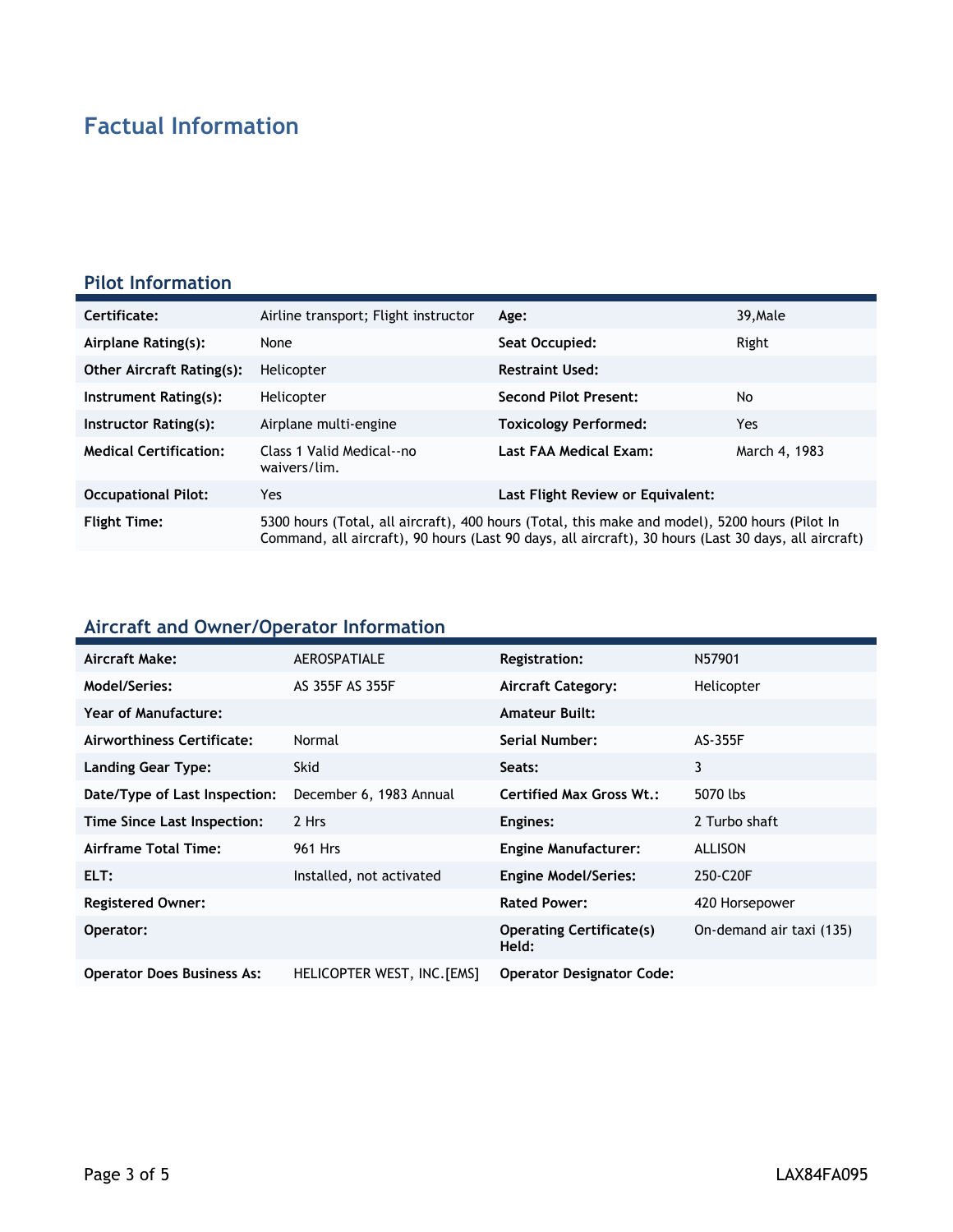### **Meteorological Information and Flight Plan**

| <b>Conditions at Accident Site:</b>     | Visual (VMC)                     | <b>Condition of Light:</b>                     | Day                         |
|-----------------------------------------|----------------------------------|------------------------------------------------|-----------------------------|
| <b>Observation Facility, Elevation:</b> | LAS                              | Distance from Accident Site:                   |                             |
| <b>Observation Time:</b>                | 19:49 Local                      | Direction from Accident Site:                  |                             |
| <b>Lowest Cloud Condition:</b>          | Unknown / 25000 ft AGL           | Visibility                                     | 75 miles                    |
| Lowest Ceiling:                         | Overcast / 25000 ft AGL          | Visibility (RVR):                              |                             |
| Wind Speed/Gusts:                       |                                  | <b>Turbulence Type</b><br>Forecast/Actual:     |                             |
| <b>Wind Direction:</b>                  | $0^{\circ}$                      | <b>Turbulence Severity</b><br>Forecast/Actual: |                             |
| <b>Altimeter Setting:</b>               | 30 inches Hg                     | <b>Temperature/Dew Point:</b>                  | $9^\circ$ C / -8 $^\circ$ C |
| <b>Precipitation and Obscuration:</b>   | No Obscuration; No Precipitation |                                                |                             |
| <b>Departure Point:</b>                 | LAS VEGAS<br>, NV (NV53)         | Type of Flight Plan Filed:                     | Company VFR                 |
| Destination:                            | <b>NEEDLES</b><br>. CA           | <b>Type of Clearance:</b>                      | None                        |
| <b>Departure Time:</b>                  | 12:19 Local                      | Type of Airspace:                              | Class G                     |

# **Airport Information**

| Airport:                  | <b>Runway Surface Type:</b>         |                |
|---------------------------|-------------------------------------|----------------|
| <b>Airport Elevation:</b> | <b>Runway Surface</b><br>Condition: |                |
| Runway Used:              | IFR Approach:                       |                |
| Runway<br>Length/Width:   | <b>VFR Approach/Landing:</b>        | Forced landing |

# **Wreckage and Impact Information**

| Crew Injuries:         | 3 Fatal | Aircraft Damage:        | Destroyed                   |
|------------------------|---------|-------------------------|-----------------------------|
| Passenger<br>Injuries: |         | <b>Aircraft Fire:</b>   | In-flight                   |
| Ground Injuries:       | N/A     | Aircraft<br>Explosion:  | None                        |
| Total Injuries:        | 3 Fatal | Latitude,<br>Longitude: | 36.159759, -115.430442(est) |